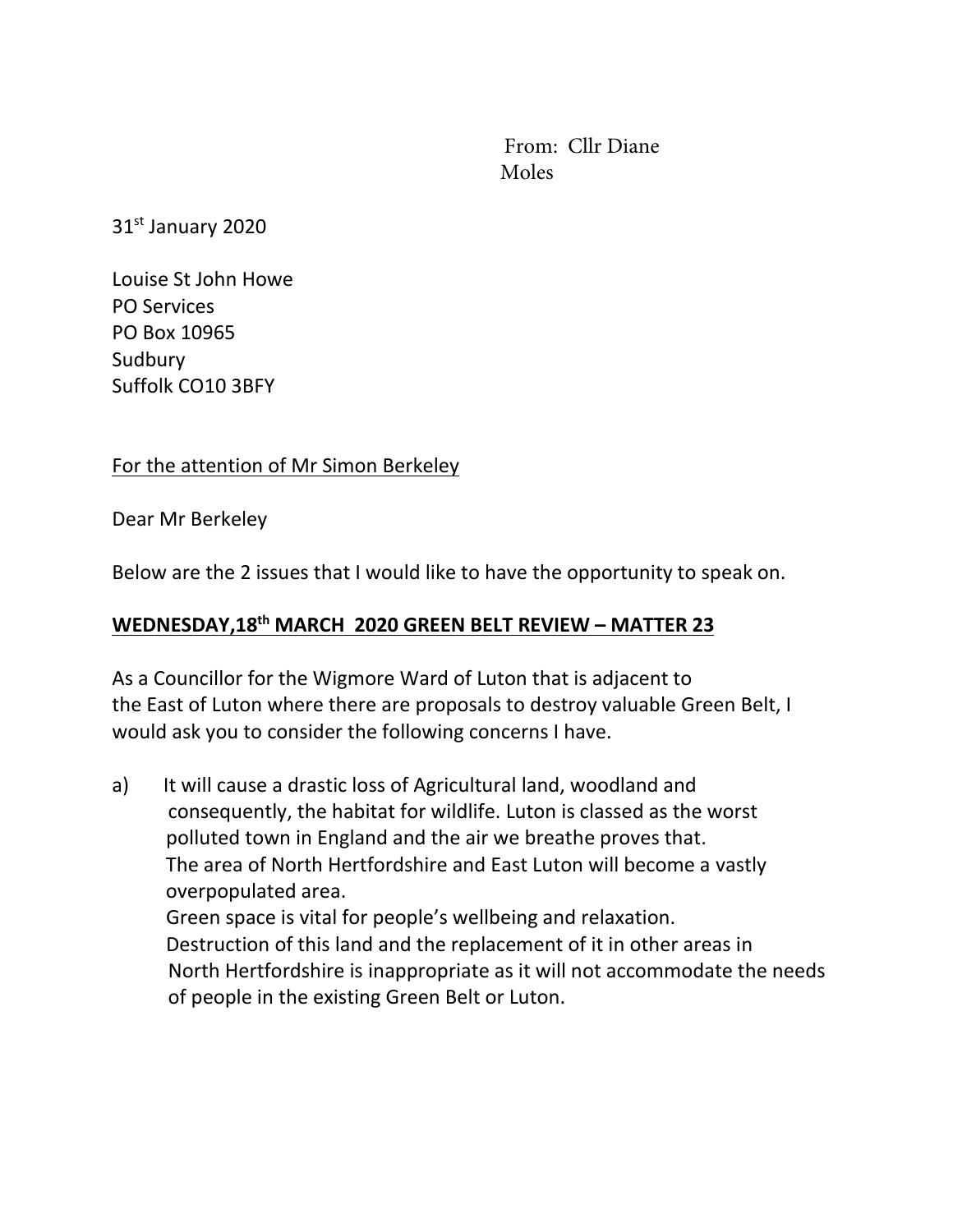## **THURSDAY, 19 th MARCH 2020 EAST OF LUTON SITES -MATTER 24**

a) The following are all additional sites for housing that have come about since our last hearings

Luton's Local Plan states that they will not build on Parks and Green Open spaces. Since our last consultation meetings they are taking away a very large amount of Wigmore Valley Country Park for a second terminal and industrial buildings.

 There is a proposal to turn the TUI building on the corner of Wigmore Lane and Eaton Green Road into 184 dwellings comprising of: -

- 13 studio flats,
- 43 1-bedroom flats
- 74 2-bedroom flats
- 45 3-bedroom flats
- 9 9-bedroom flats

There will be insufficient parking spaces for residents on this site.

 On the Hayward Tyler site in Kimpton Road they are proposing to build 1,000 homes.

Barnfield College are planning to build 110 homes on their playing fields.

 To add to these developers are going to build 3 large blocks of apartments on land in Flowers Way, adjacent to the Crown Courts in Luton. This will provide 318 homes

 Agricultural farm land to the west of Luton has been sold and I am aware that this land which is in Central Beds, on Luton's boarder, has been surveyed for the provision of 4,000 houses.

Still there are vast areas of brown field sites lay vacant around Luton.